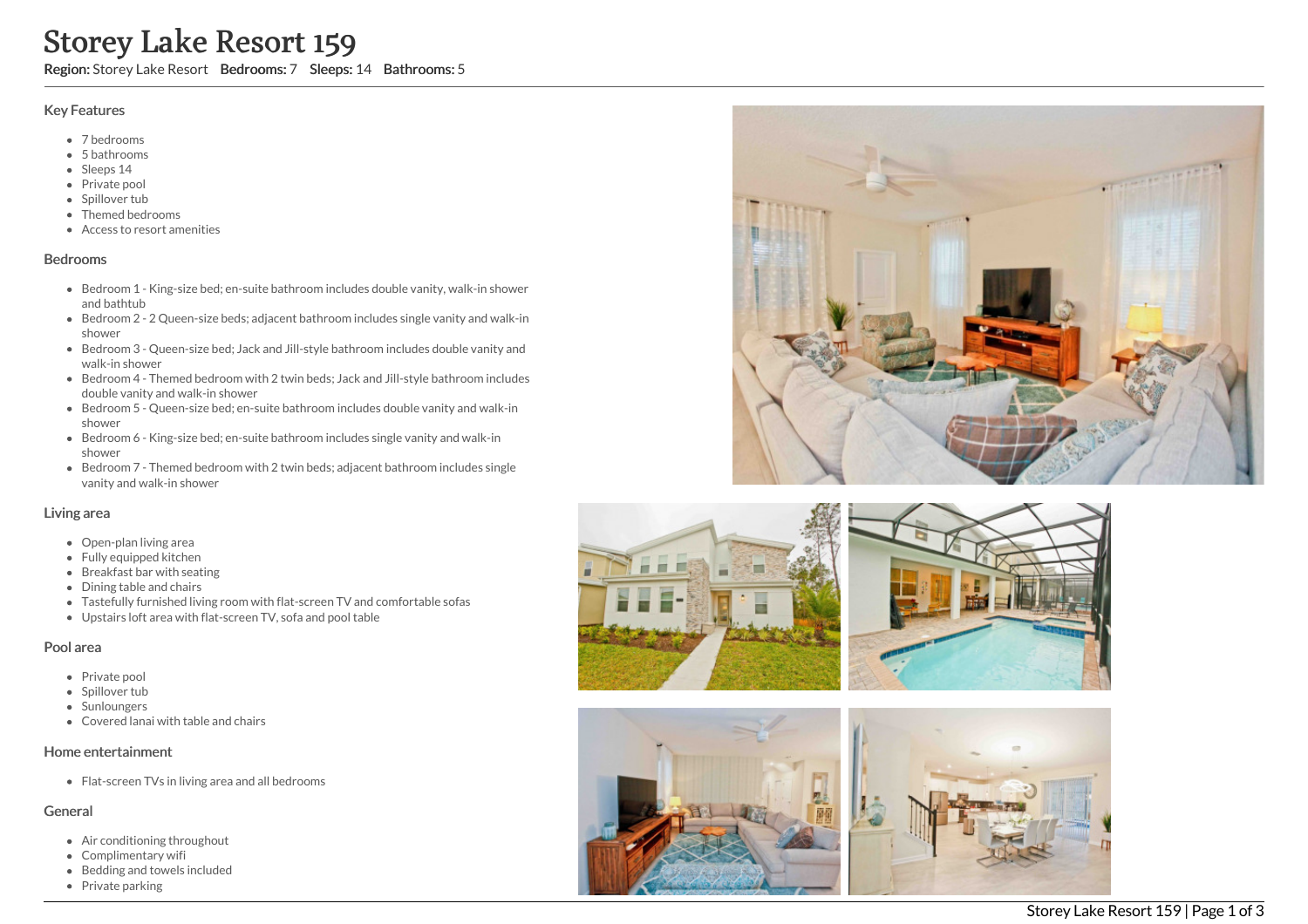## Laundry room

- Washer and dryer
- Iron and ironing board

## Children's equipment available for hire

- Crib
- Stroller
- $\bullet$  High chair
- Pack and play

# Resort facilities

Situated just 17 miles from Orlando International Airport, Storey Lake Resort is ideally located within close proximity to Orlando $A\phi$ ,  $\phi$ ,  $\phi$ s major attractions. Guests at this resort can enjoy full access to a range of first-class amenities based around the impressive clubhouse  $A \phi a$ , - Ëce The Hideaway $A \phi a$ , - $a$ ,  $\phi a$ . Here, you will find a 9-hole mini golf course, volleyball courts, a fully-equipped fitness center and kayak rentals. The resort also features a large communal pool and spa, waterslides and a lazy river where guests can enjoy a 5\* poolside dining and drinks service.

# Places of interest

- Supermarket 1 mile
- $\bullet$  Shopping mall 2 miles
- Disney World 5 miles
- Seaworld 7 miles
- Universal Studios 10 miles
- Legoland 37 miles
- Airport 17 miles
- Beaches 69 miles